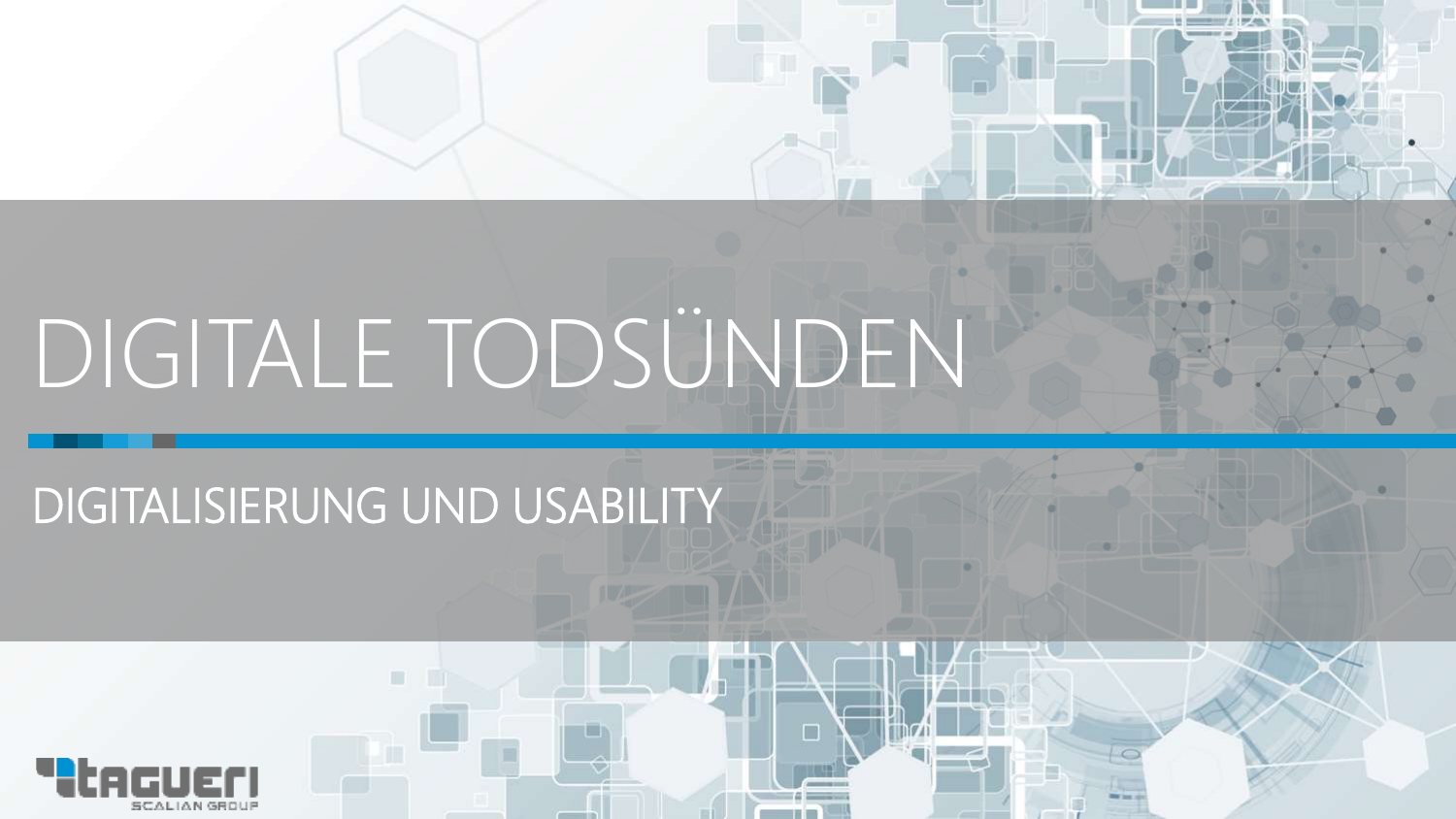

#### +49 176 120 9 34 22



A

per.kalweit@tagueri.com

#### www.tagueri.com



#### *Teamleiter*

- **Kompetenzzentrum IT-Solutions**
- **Prozesse, Methoden, Tools**
- **Digitalisierung**
- **Projekt-/ Krisenmanagement**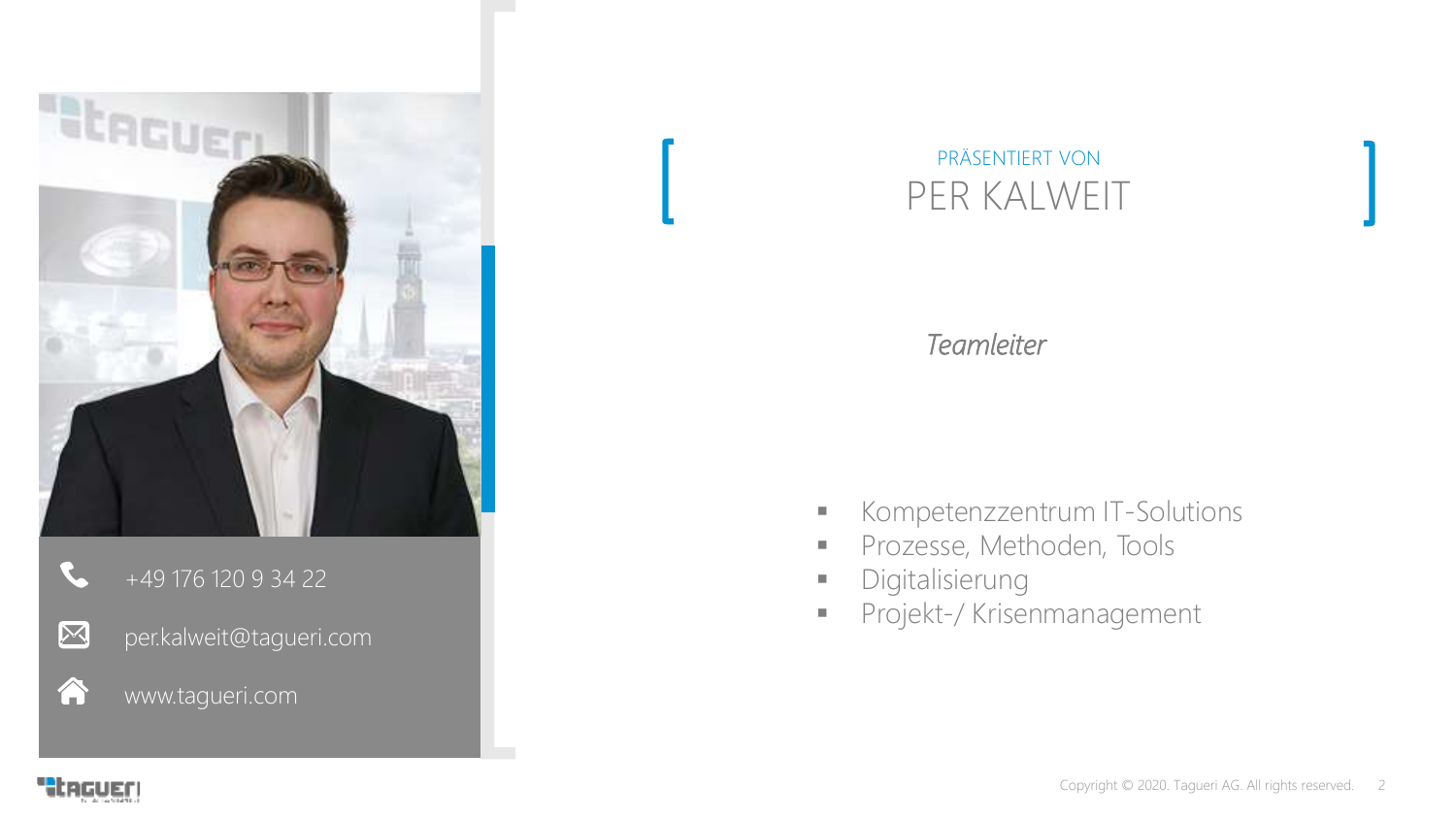## TAGUERI AG

Zahlen und Fakten





- > 400 Mitarbeiter
- 7 Standorte in Deutschland
- Beratungs- und Umsetzungspartner für Technologie-, Projektund Prozessmanagement
- Fokus: Automotive, Luftfahrt, Verteidigung, Digitalisierung
- Seit 2020 Teil der Scalian Gruppe

#### **国 SCALIAN**

- > 3300 Mitarbeiter weltweit
- 26 Standorte in 7 Ländern
- Internationaler Tier-1 Lieferant
- Fokus: Luftfahrt, Digitalisierung, Automotive & Transport

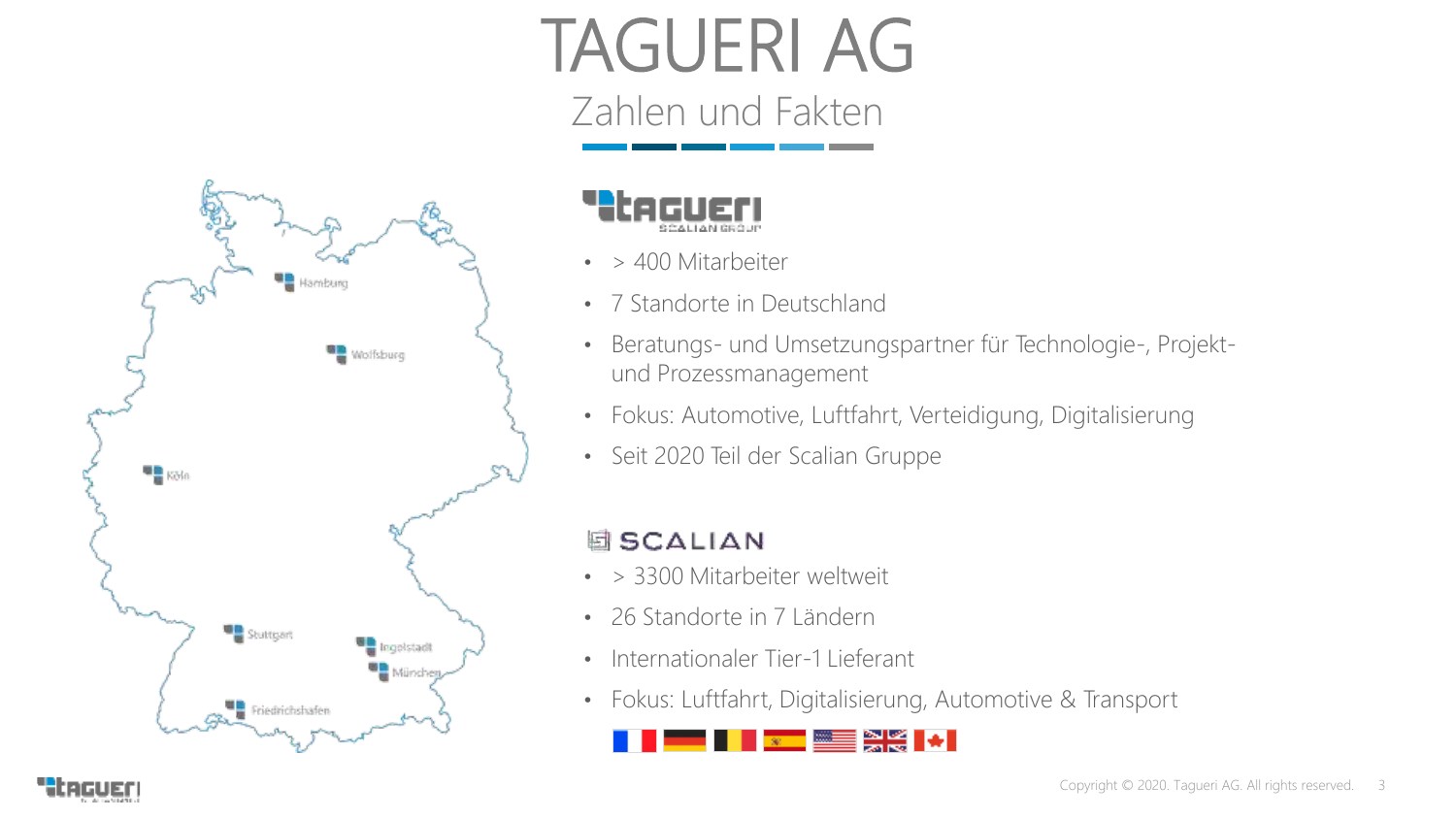



Jedes Unternehmen kann von der Digitalisierung profitieren

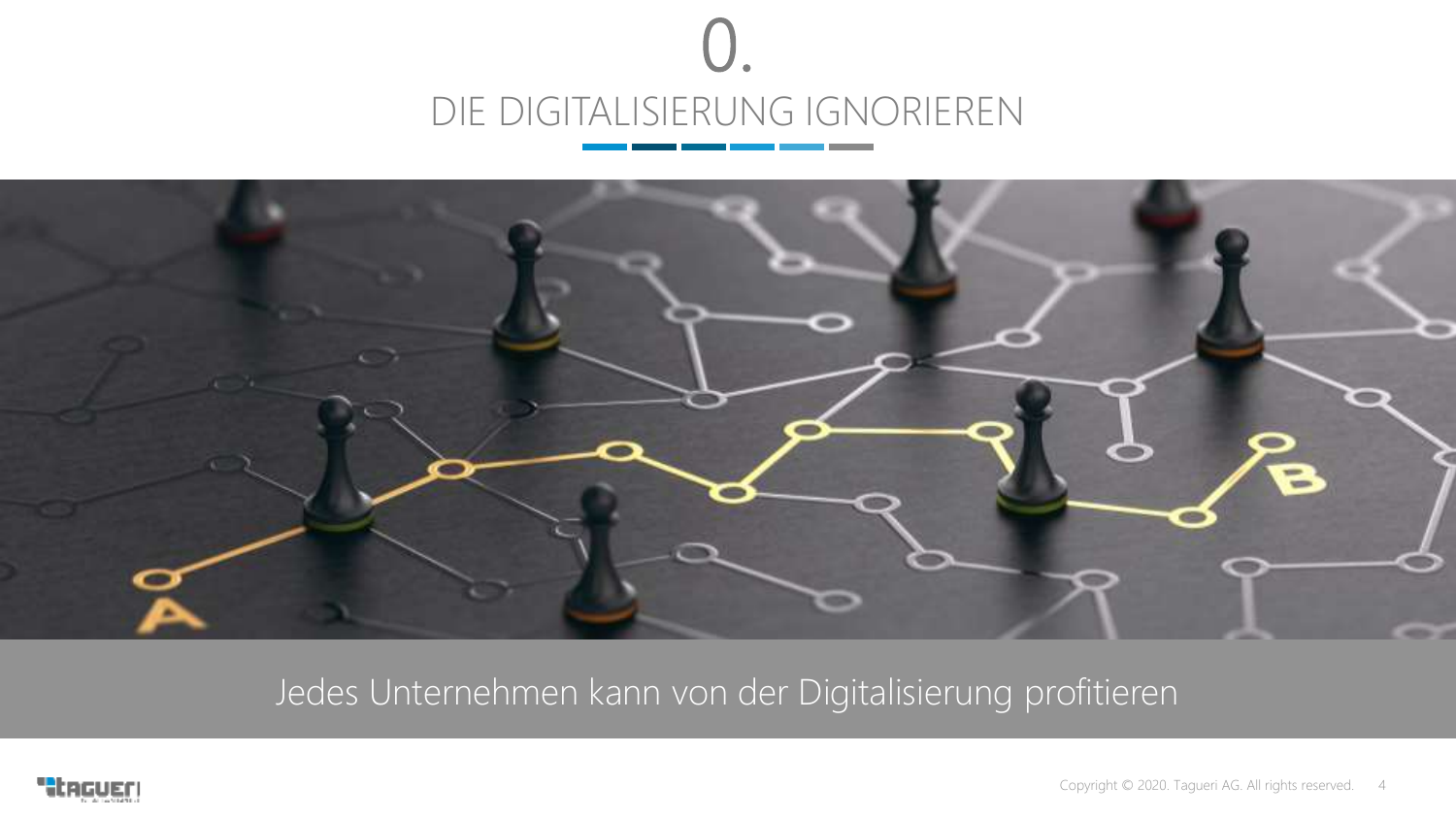



Führung als Richtungsgeber und enges einbeziehen der Fachbereiche

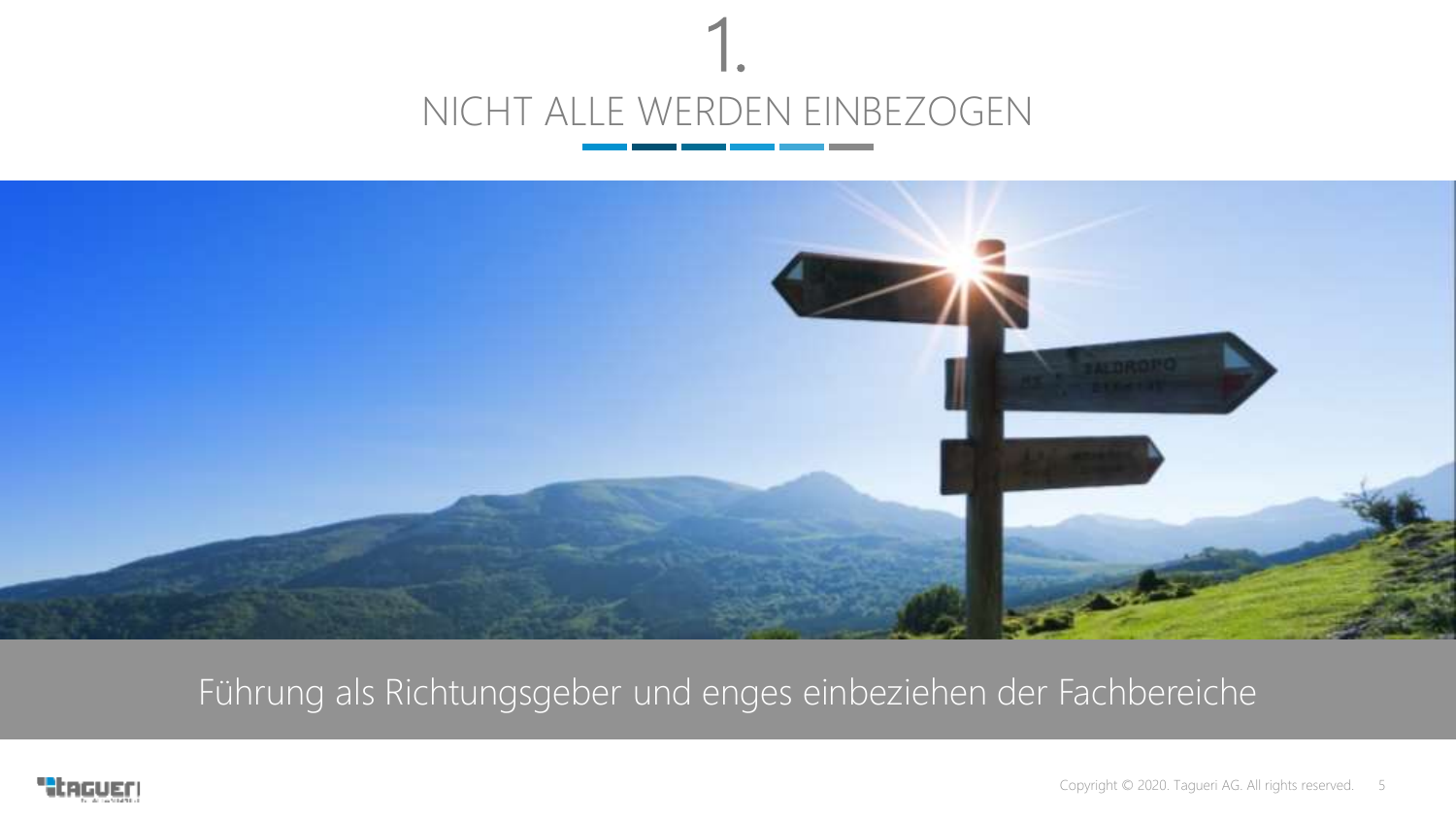



Richtwert: >3% des jährlichen Umsatzes als IT- und Digitalisierungsbudget

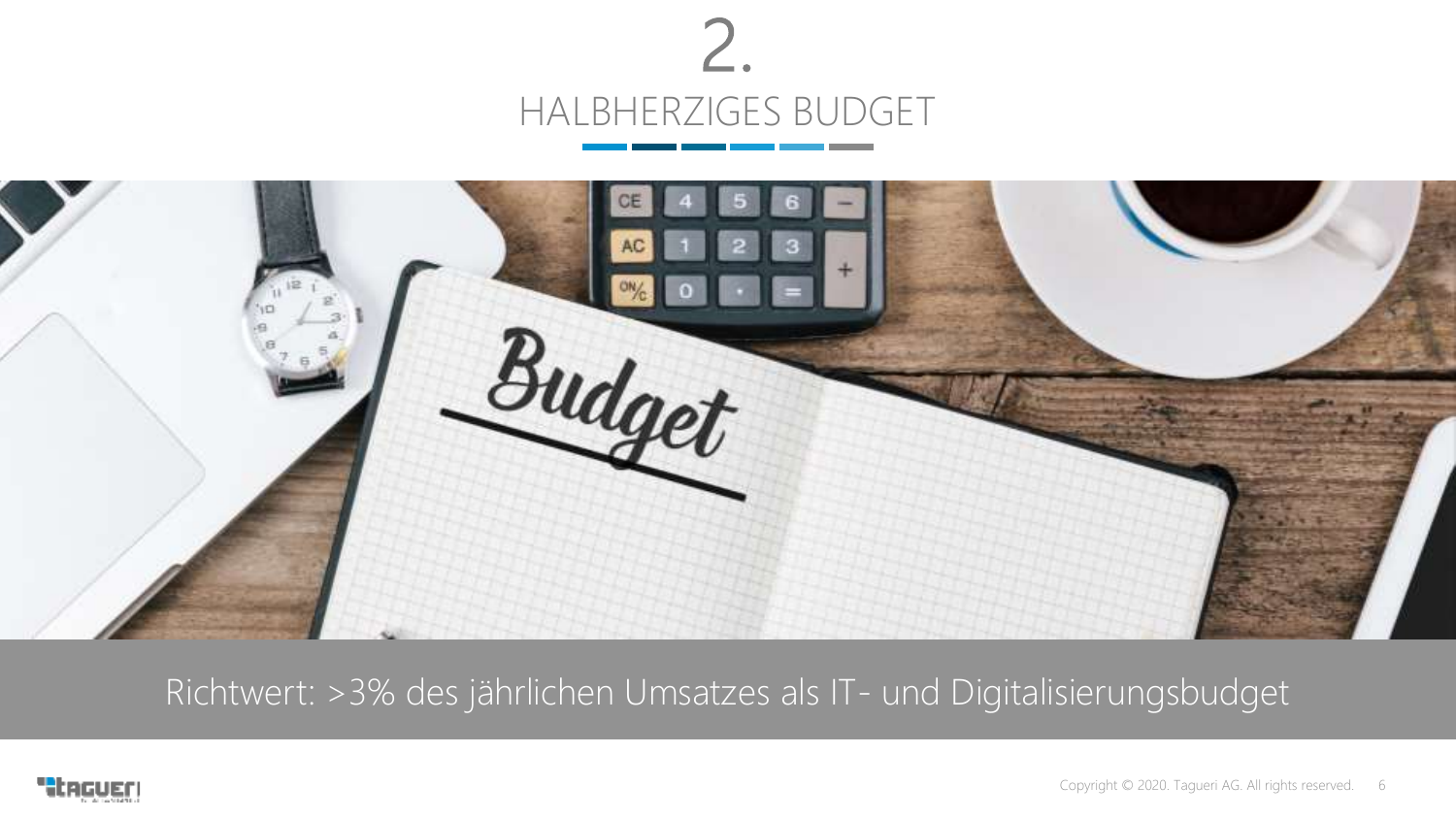



Projekt für Projekt - alles auf einmal ist zu viel

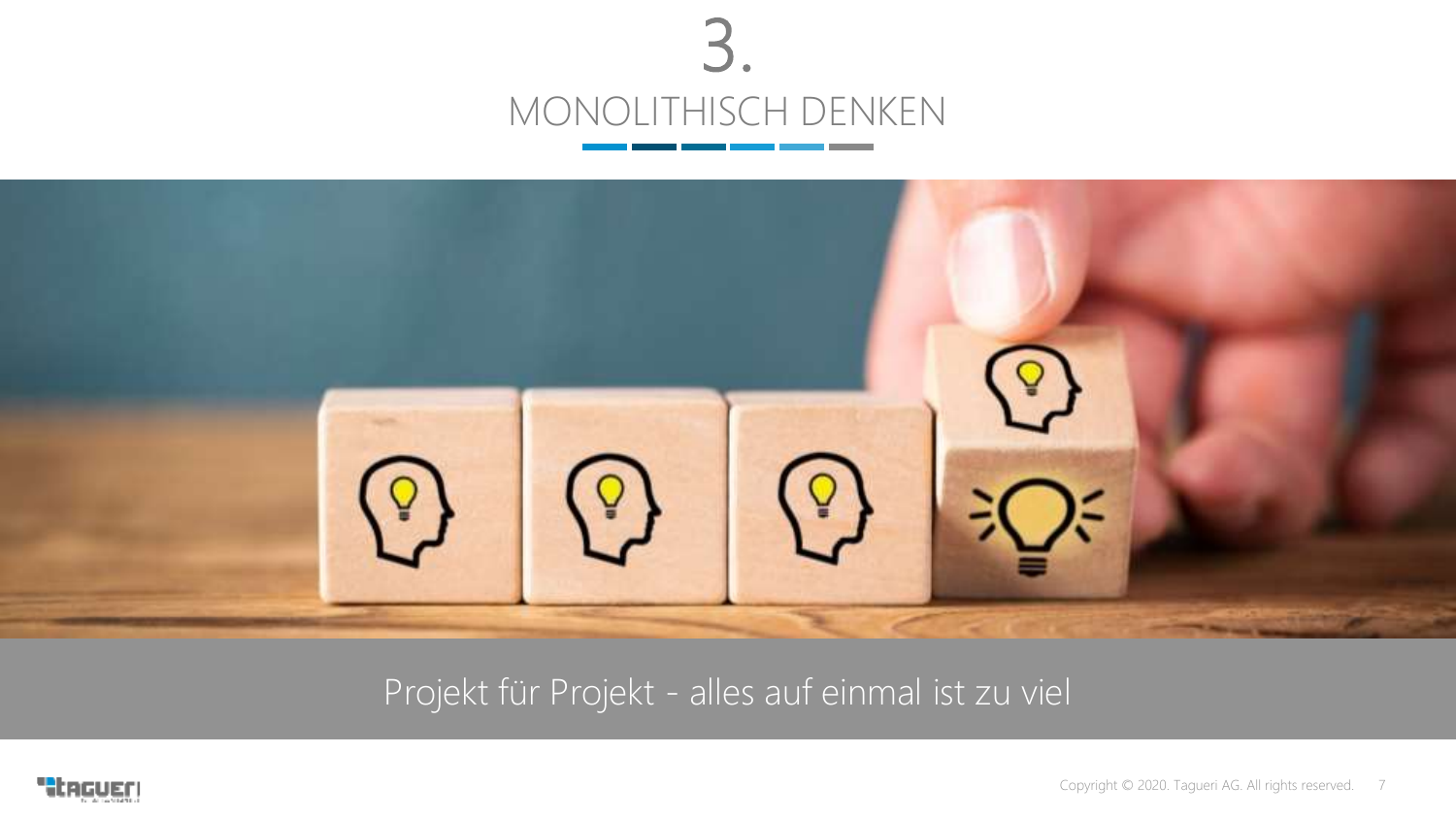



Digitalisierung ist so gut wie das schwächste Glied im Prozess

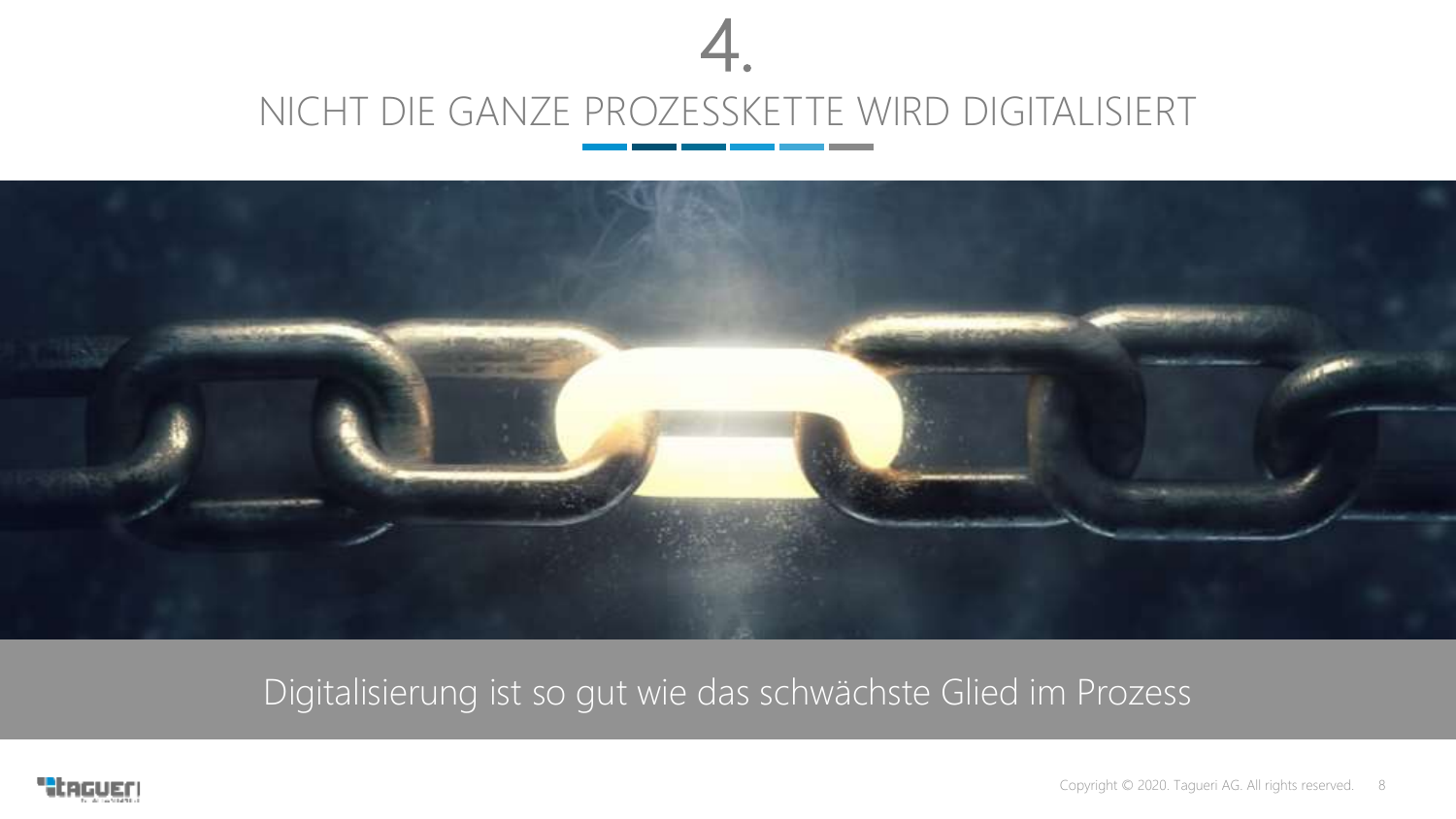



Priorisierung von Nutzen über Prestige

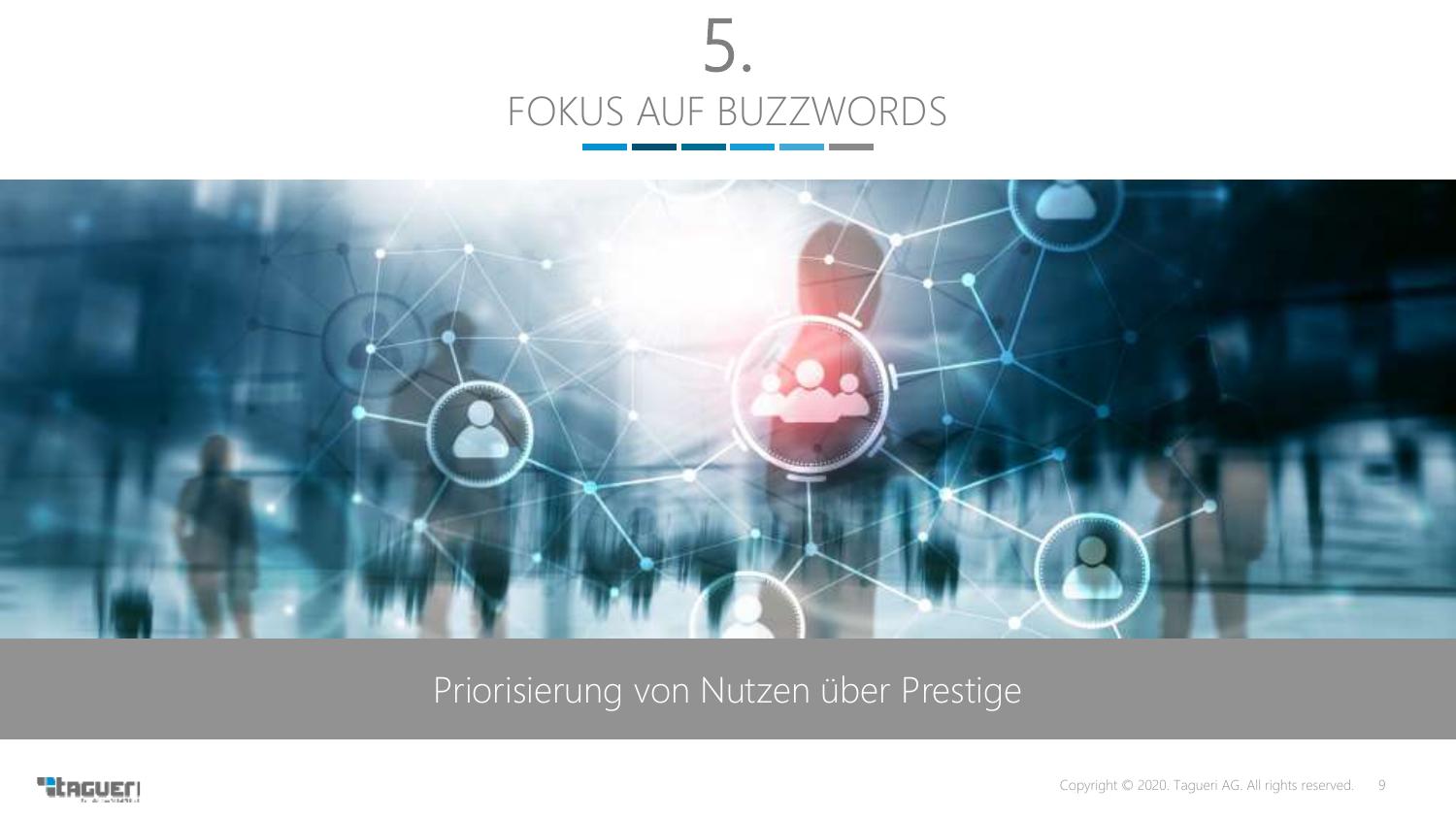



Potenzial der Digitalisierung durch gezielte Anpassungen heben

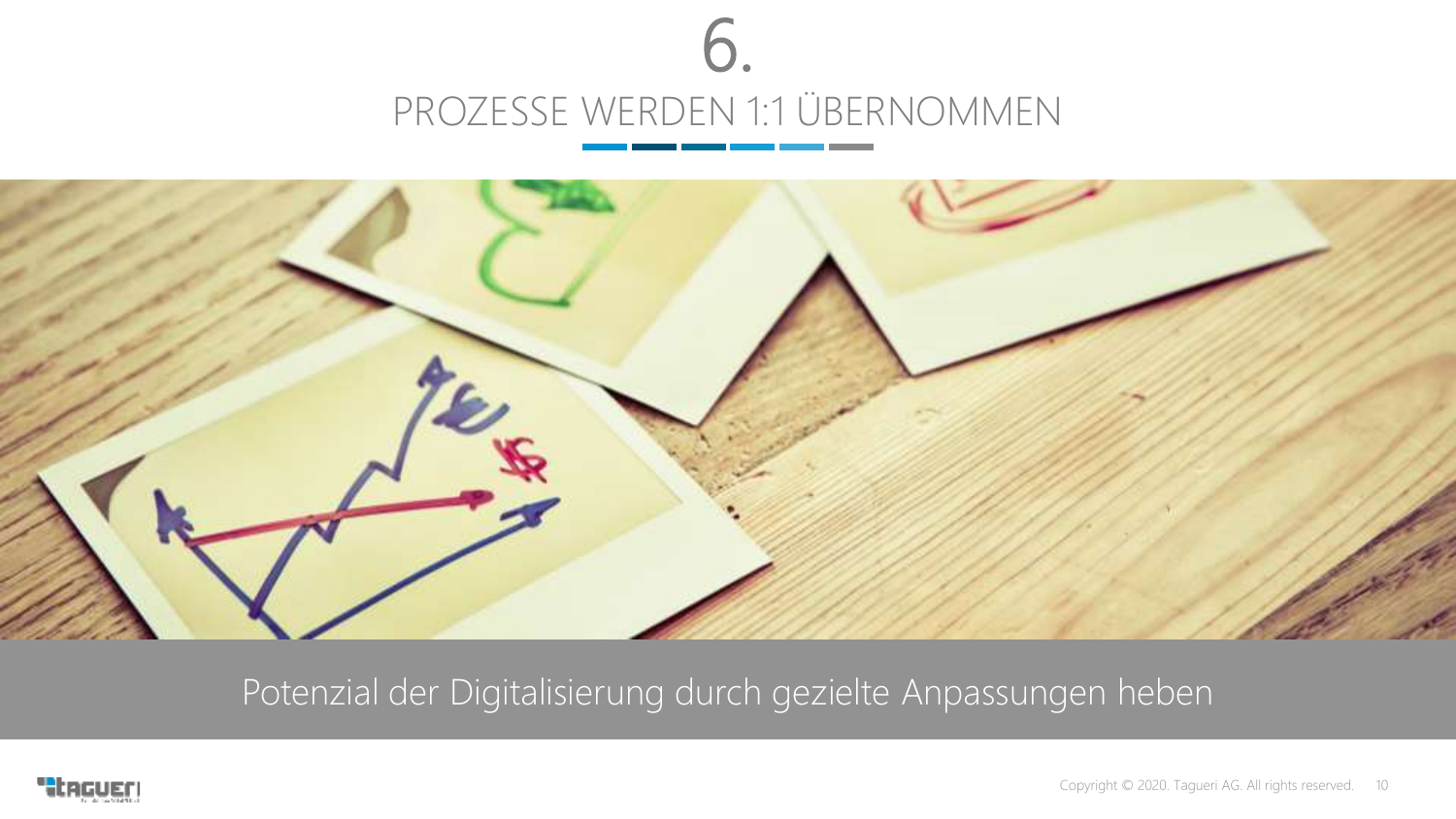



Change Management und Kommunikation

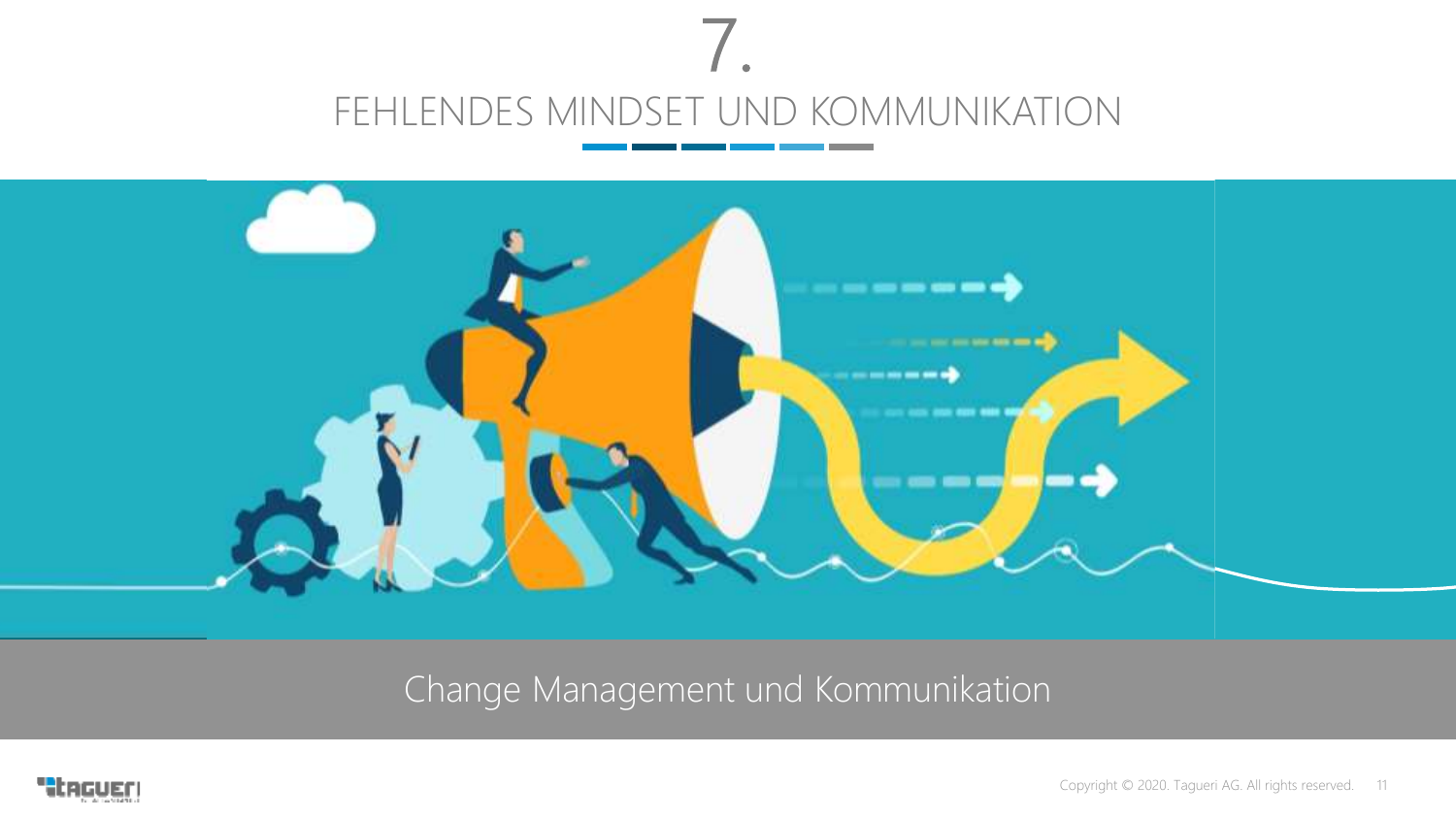## ZUSAMMENFASSUNG DIE SIEBEN DIGITALISIERUNGSSÜNDEN

Nicht Alle werden einbezogen

- Halbherziges Budget
- Monolithisch denken 3

2

- 4 Nicht die ganze Prozesskette wird digitalisiert
- 5 Fokus auf Buzzwords
- 6 Prozesse werden 1:1 übernommen





"thgueri